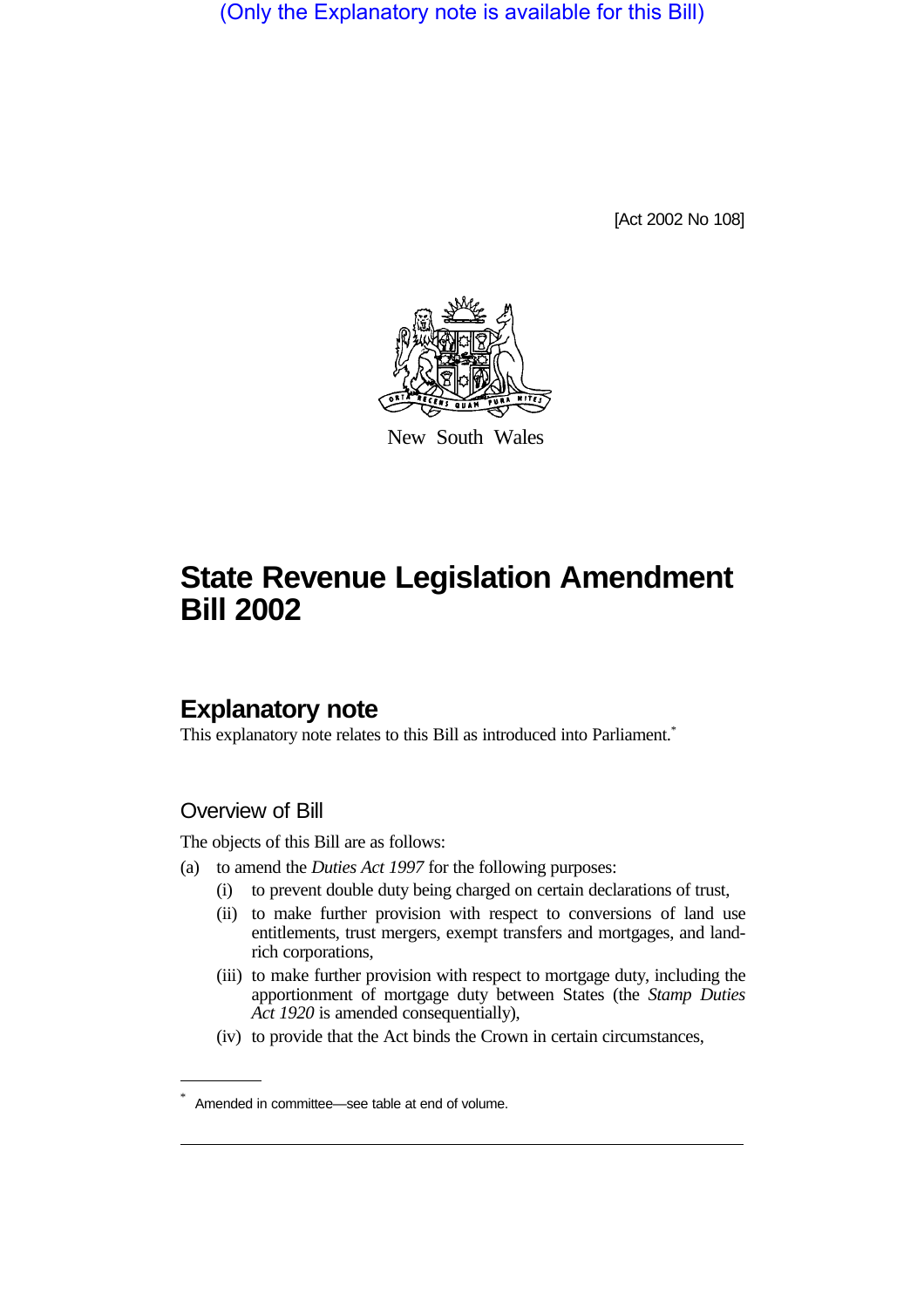Explanatory note

- (v) to include domain names in the list of dutiable property,
- (vi) to simplify and extend the definition of *public unit trust scheme*,
- (vii) to make other minor and consequential changes and changes for the purposes of statute law revision,
- (b) to amend the *Land Tax Management Act 1956* and the *Land Tax Act 1956* so as to make further provision with respect to the following:
	- (i) tax arrangements for special trusts,
	- (ii) the principal place of residence exemption,
	- (iii) the functions of the Valuer-General,
	- (iv) assessment of land jointly owned or held in partnership,
- (c) to remove certain redundant provisions from pay-roll tax legislation for statute law revision purposes,
- (d) to amend the *Petroleum Products Subsidy Act 1997* to change the subsidy scheme under that Act, and to amend the *Petroleum Products Subsidy (1997 Act) Regulation 1999* consequentially,
- (e) to amend the *Premium Property Tax Act 1998* for statute law revision purposes,
- (f) to amend the *Taxation Administration Act 1996* for the following purposes:
	- (i) to make provision for the conduct of investigations by other jurisdictions under a reciprocal power scheme,
	- (ii) to make it clear that the Chief Commissioner and authorised officers may conduct investigations on behalf of other public authorities,
	- (iii) to make further provision for the disclosure of information in connection with taxation investigations.
	- (iv) to make other minor and consequential changes and changes for the purpose of statute law revision.

The Bill also repeals the *Revenue Laws (Reciprocal Powers) Act 1987* and the regulation under that Act as a consequence of the changes to the *Taxation Administration Act 1996* referred to above and amends the *Search Warrants Act 1985* consequentially.

# Outline of provisions

**Clause 1** sets out the name (also called the short title) of the proposed Act.

**Clause 2** provides for the commencement of the proposed Act.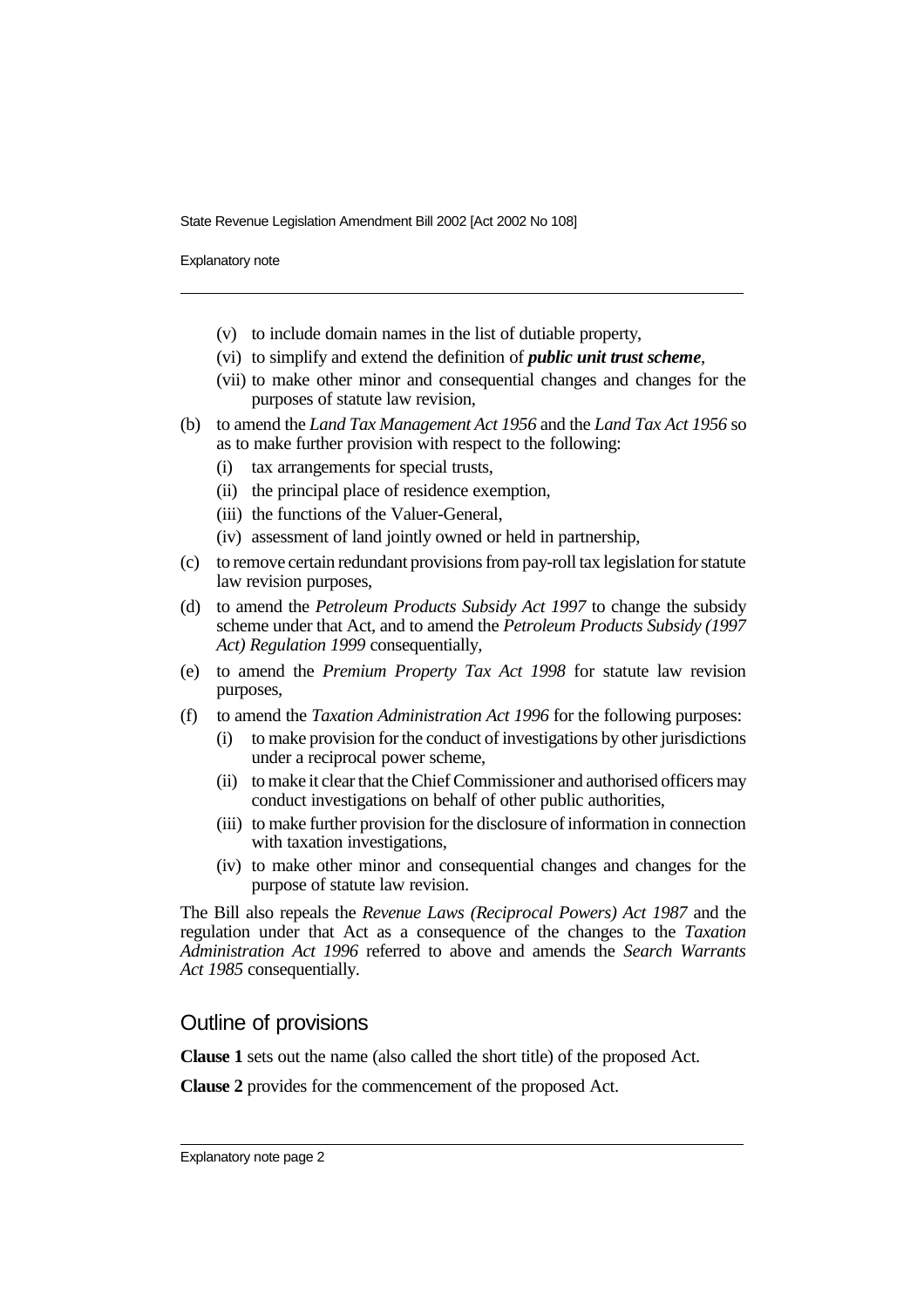Explanatory note

**Clause 3** is a formal provision giving effect to the amendments to Acts and instruments set out in Schedules 1–8.

**Clause 4** repeals the *Revenue Laws (Reciprocal Powers) Act 1987* and the *Revenue Laws (Reciprocal Powers) Regulation 2000*.

# **Schedule 1 Amendment of Duties Act 1997**

#### **Duty on declarations of trust**

The amendments provide that duty of \$10 is chargeable on a declaration of trust in certain circumstances if the Chief Commissioner is satisfied that the declaration supersedes another declaration in respect of which duty has been paid. The purpose of the provision is to avoid ad valorem duty being charged a second time on an instrument that essentially declares the same trusts, over substantially the same property, as a superseded instrument. See **Schedule 1 [1]**.

### **Exempt transfers and exempt mortgages**

The amendments provide that a transfer of dutiable property that is effected by a written instrument is not liable to duty in certain circumstances if the Chief Commissioner is satisfied that the transfer has been cancelled or abandoned and the dutiable property has not been transferred to the transferee. In such a case the Chief Commissioner is required to reassess and refund any duty paid in respect of the cancelled transfer. See **Schedule 1 [2]**. **Schedule 1 [26]** is a consequential amendment.

The amendments also exempt from mortgage duty any mortgage that secures an amount advanced by an employer (or a related body corporate of an employer) to an employee for the purpose of financing the purchase by the employee of shares in the employer or a member of the employer's corporate group if the total amount advanced does not exceed \$16,000. See **Schedule 1 [23]**.

The amendments also provide that certain consumer credit contracts that are exempt from mortgage duty are not chargeable with mortgage duty (removing any need to have them stamped as exempt). See **Schedule 1 [24]**.

#### **Conversion of land use entitlement to different form of title**

At present, nominal duty is chargeable on the conversion of land from company title to strata title, if ad valorem duty was paid when the company title land was acquired, and there is no change in the beneficial ownership of the land as a result of the conversion to strata title.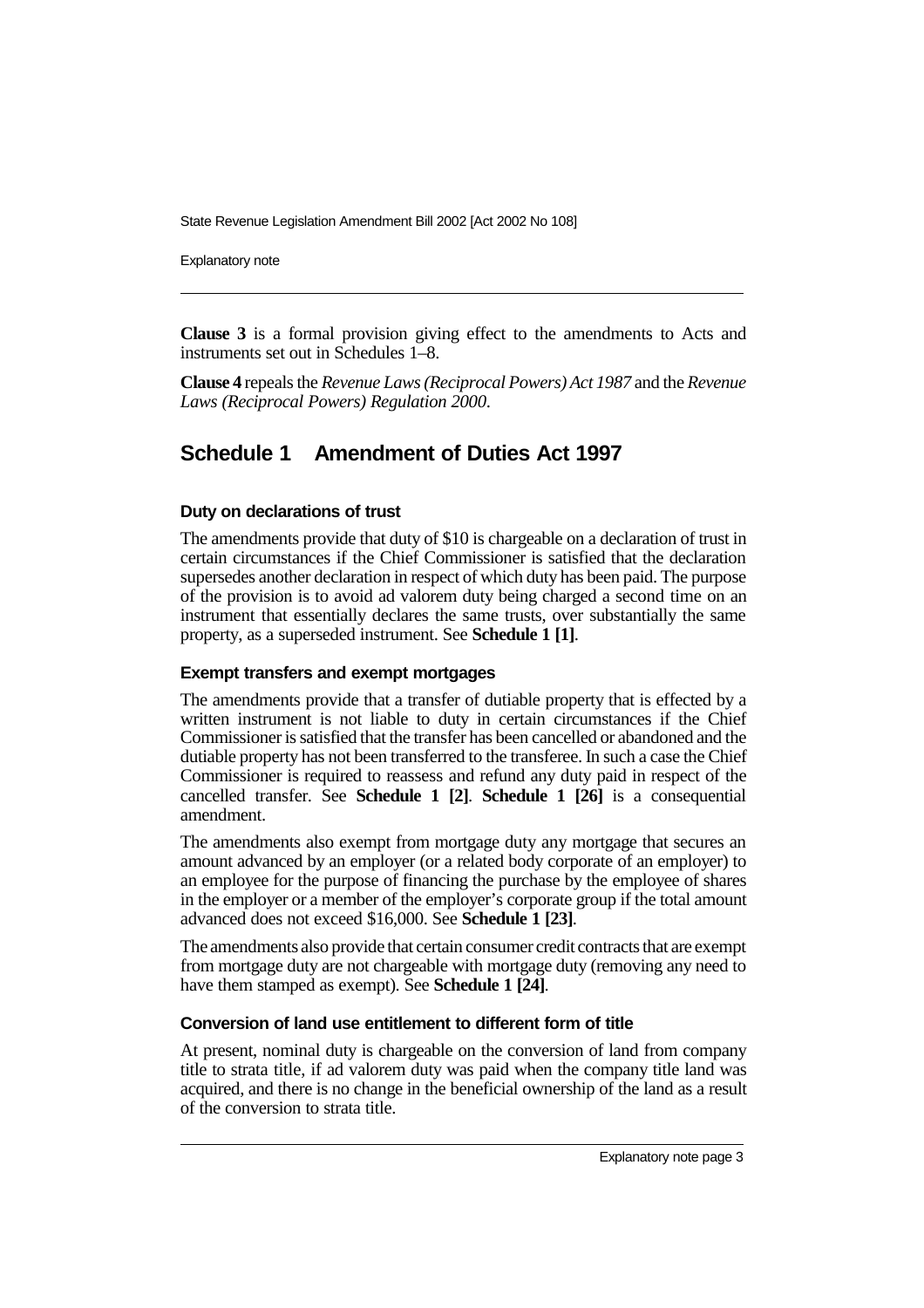Explanatory note

The amendments allow the concession to apply also to cases where a concessional amount of duty was paid on the original acquisition or the original acquisition was exempt from duty.

The amendments also extend the concession to land held as company title that is converted to Torrens title.

See **Schedule 1 [3]**.

#### **Trust mergers**

The amendments exempt from duty a transfer, or an agreement for the sale or transfer, of units in a unit trust scheme if the purpose of the transfer is to give effect to a merger of 2 unit trust schemes or a takeover of a unit trust scheme by another unit trust scheme, and certain other conditions are complied with. See **Schedule 1 [4]**.

#### **Constructive ownership of land in land-rich corporations**

At present, the land-rich provisions of the *Duties Act 1997* apply to private corporations (that is, private companies and private unit trust schemes). A private corporation is considered land-rich if it has land holdings in New South Wales the unencumbered value of which is \$1,000,000 or more and its land holdings in all places, whether within or outside Australia, comprise 80% or more of the unencumbered value of all its property.

The amendments make it clear that, in calculating the unencumbered value of the property of a private corporation, property consisting of the following is not to be counted:

(a) any shares or units in a subsidiary of a private corporation,

(b) any property consisting of an interest as a beneficiary in a discretionary trust.

This is to ensure that the value of those shares or units, or of the interest, is not used as an avoidance measure to dilute the value of the private corporation's landholding.

See **Schedule 1 [5]**.

#### **Mortgage duty changes**

The amendments make changes to the scheme for the imposition of mortgage duties on mortgages that secure property both within and outside New South Wales. The scheme provides for the apportionment of mortgage duty between New South Wales and other jurisdictions. The scheme largely follows the model for imposition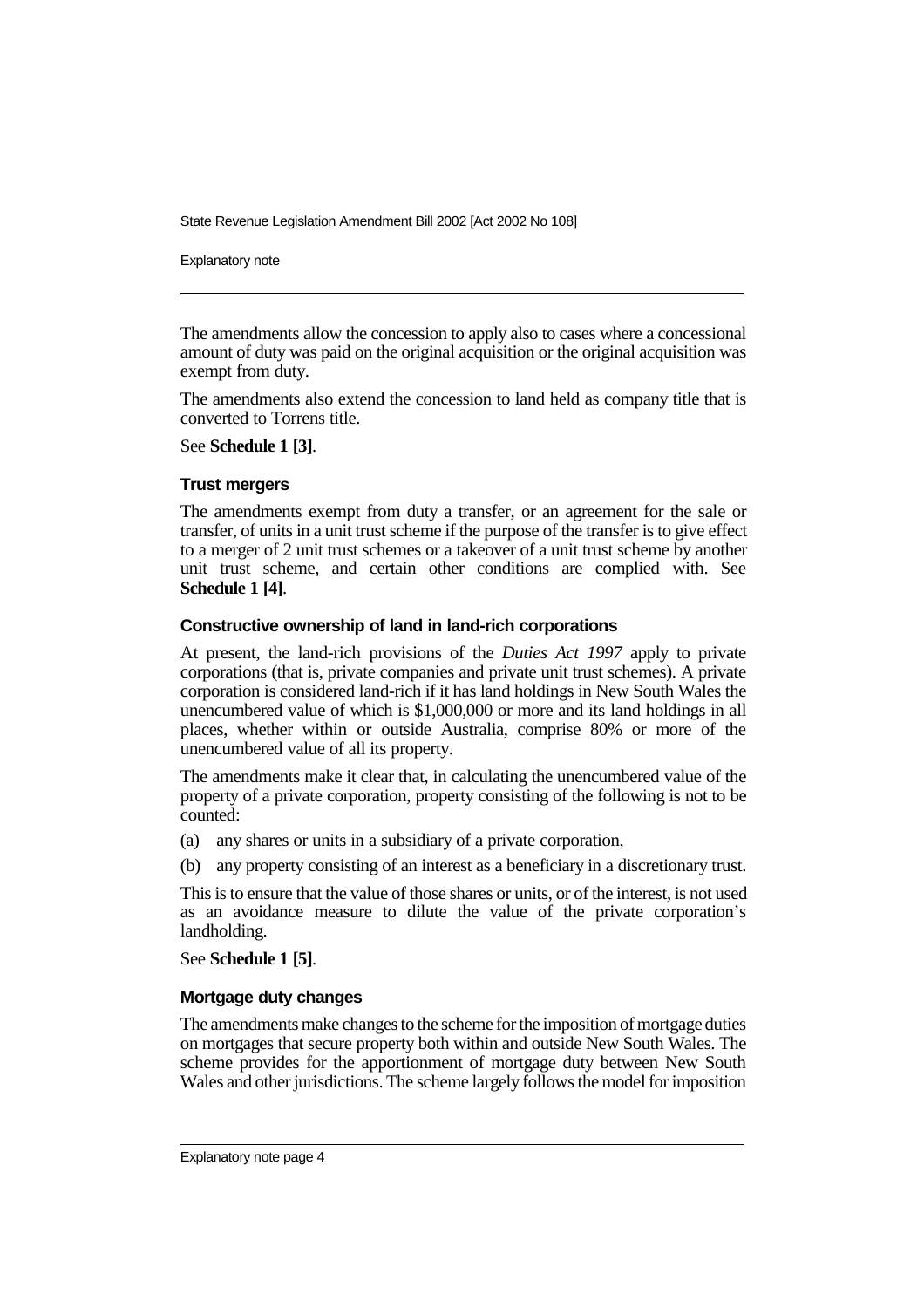Explanatory note

of mortgage duty used by other States, in particular Victoria, Tasmania and Queensland.

As a result of the new scheme, liability for duty in respect of further advances on a mortgage over property that is partly within and partly outside New South Wales is determined by reference to the property used as security at the date the mortgage becomes liable for duty in respect of the further advance, and not the date of first execution of the mortgage. The provisions allow one of several "referable points" to be used to determine the value of the property on the basis of which the amount of duty payable is to be calculated. Each of those referable points relates to documents that have been prepared within the previous 12 months.

The provisions also require a multi-jurisdictional statement to be filed with the Chief Commissioner whenever mortgage duty is imposed on the dutiable proportion of a mortgage (that is, whenever a mortgage relates to property within and outside New South Wales). The statement is treated as a mortgage and may be stamped as if it were the mortgage concerned. This avoids the necessity to have the actual mortgage documentation stamped in multiple jurisdictions.

In addition, the provisions allow a mortgage to be stamped before any advances are made.

The principal amendments are set out in **Schedule 1 [7], [8], [10], [11] and [14]– [16]**. Consequential changes are set out in **Schedule 1 [6], [12], [13], [21] and [31]**.

The savings and transitional provisions ensure that the changes to the mortgage duty scheme extend to mortgages executed before the commencement of the amendments. Accordingly, if a further advance is made in respect of a mortgage executed before the commencement of the amendments, duty is to be assessed in accordance with the new provisions. This arrangement is to extend to certain securities executed between 1 January 1975 and 1 July 1998 that are currently covered by the *Stamp Duties Act 1920*. The *Stamp Duties Act 1920* is amended consequentially. See **Schedule 1 [29] and [30]** and **Schedule 6**.

## **Refinancing of loans**

At present, a duty concession applies to refinancing mortgages. Refinancing mortgages are mortgages that secure the amount of the balance outstanding under an earlier mortgage, created to secure an advance to the same borrower over the same or substantially the same property or part of it. In some cases, such as if a borrower under an earlier mortgage dies or is divorced, the remaining borrowers under the mortgage may still claim the benefit of the refinancing concession. The amendments extend the concession to members of the same corporate group. For consistency, a similar amendment is made to the existing concession.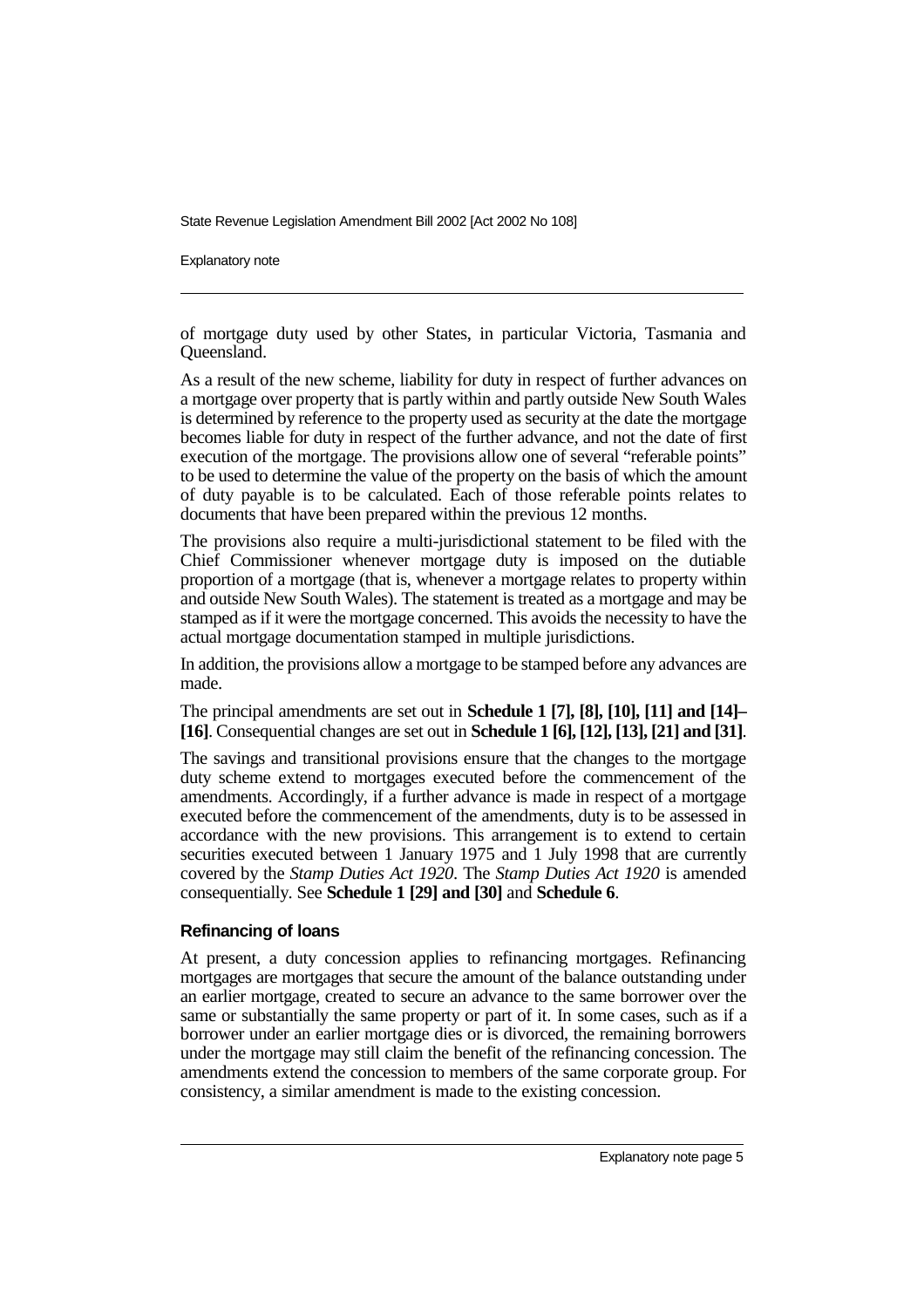Explanatory note

It is also made clear that the earlier mortgage must be discharged as part of the refinancing arrangements in order to receive the benefit of the concession.

See **Schedule 1 [17]–[20]**.

### **Act to bind the Crown**

The amendments provide that the *Duties Act 1997* binds the Crown in right of New South Wales and, in so far as the legislative power of the Legislature of New South Wales permits, the Crown in all its other capacities. However, the Crown in right of New South Wales will not be liable for duty unless the Act or any other Act expressly imposes a liability.

See **Schedule 1 [27]**. **Schedule 1 [22] and [25]** are consequential amendments.

### **Domain names**

The amendments make it clear that domain names are considered to be intellectual property and, accordingly, are dutiable property for the purposes of the Act.

#### See **Schedule 1 [33]**.

### **Definition of "public unit trust scheme"**

Public unit trust schemes are excluded from the operation of the land-rich provisions of the *Duties Act 1997*. Public unit trust schemes are unit trust schemes that are essentially public in nature, such as unit trust schemes the units of which are listed for quotation on the Australian Stock Exchange or a recognised stock exchange.

The amendments simplify the definition of *public unit trust scheme*, in particular by omitting references to the *Corporations Law* and *Corporations Act 2001* of the Commonwealth. The amendments also ensure that unit trust schemes in respect of which a majority of the units are acquired by, for or on account of other public unit trust schemes are also considered to be public unit trust schemes.

#### See **Schedule 1 [34]**.

#### **Other amendments**

Amendments are made to the Dictionary of the Act, for statute law revision purposes, so as to omit redundant definitions and to correct a cross-reference.

### See **Schedule 1 [32] and [35]**.

The amendment set out in **Schedule 1 [9]** is also made for statute law revision purposes.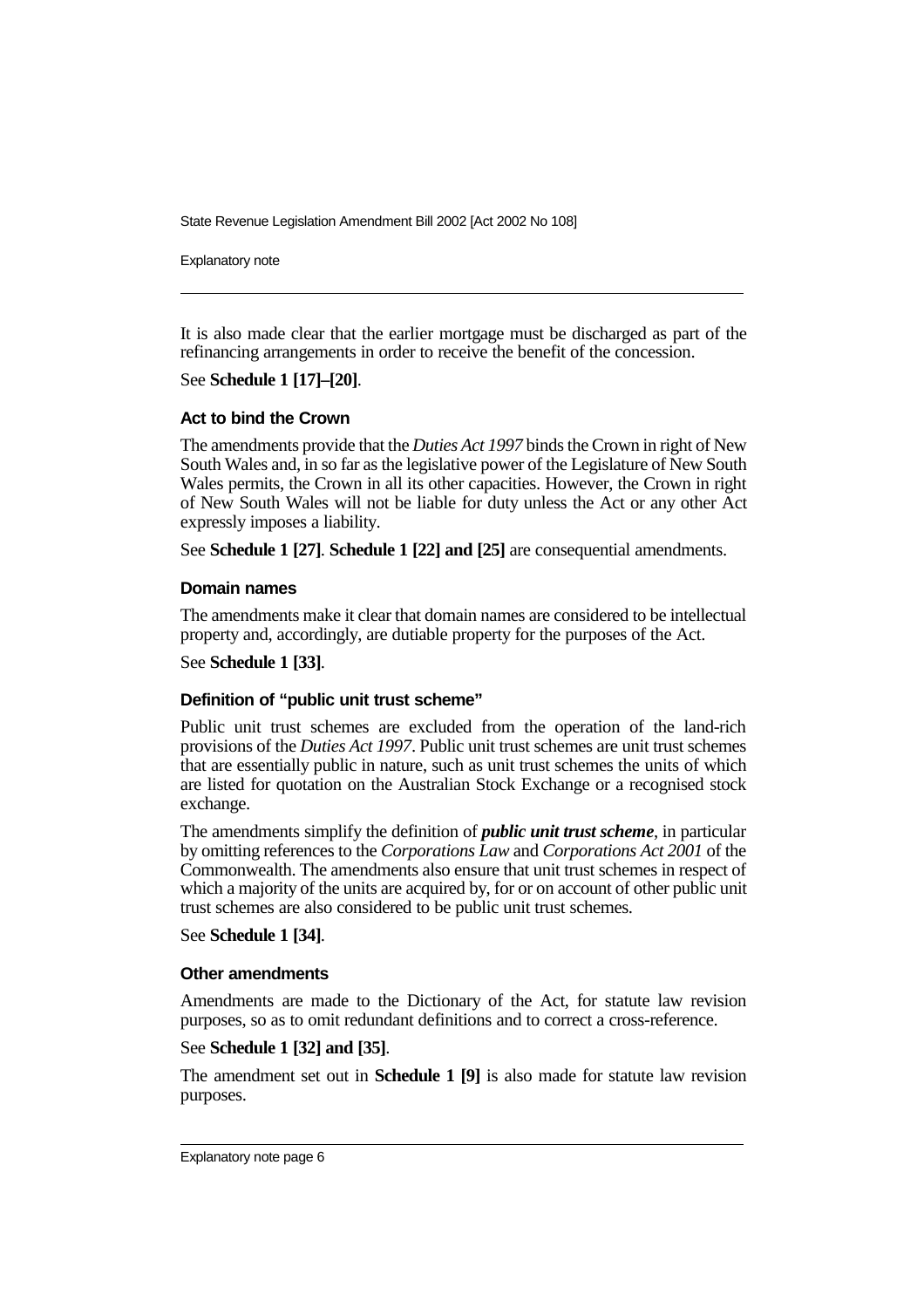Explanatory note

**Schedule 1 [28] and [30]** provide for savings and transitional matters.

# **Schedule 2 Amendment of land tax legislation**

### **Tax arrangements for special trusts**

Land that is the subject of a special trust is taxed differently from other land. The owner of land that is the subject of a special trust is not entitled to the benefit of the tax free threshold and instead is liable to a flat rate of land tax. The purpose of the different approach is to prevent the use of trusts as a land tax avoidance measure.

The amendments replace the definition of *special trust* so that a trust that includes land will be considered to be a special trust if it is not a fixed trust. A trust is defined as a fixed trust if the equitable estates in all of the land are owned by persons who would be considered to be owners of the land for land tax purposes (which enables those equitable owners to be assessed for land tax under the secondary assessment provisions of the Act).

Certain trusts are excluded from the definition of special trust. These include charitable trusts, certain types of superannuation trusts and concessional trusts. *Concessional trusts* are defined as certain trusts where each person nominated as a potential or actual beneficiary under the trust is a person under the age of 18 years, a person who is the subject of a guardianship order or a person in the target group within the meaning of the *Disability Services Act 1993*.

The amendments require the trustee of a trust that includes land to provide to the Chief Commissioner, in the trustee's land tax return, information about the trust and the beneficiaries of the trust (for the purpose of assessing whether it is a special trust).

The Chief Commissioner will be able to classify the trust as a special trust for land tax purposes. The arrangements for classification of trusts as special trusts will replace arrangements, introduced by the *State Revenue Legislation Further Amendment (No 2) Act 2001*, for the classification of trusts as non-concessional trusts.

Land that is the subject of a special trust is also excluded from the principal place of residence exemption (see below).

The principal amendments are set in **Schedule 2.2 [5], [18] and [23]**. Consequential amendments are set out in **Schedule 2.1** and **Schedule 2.2 [1]–[3] and [22]**.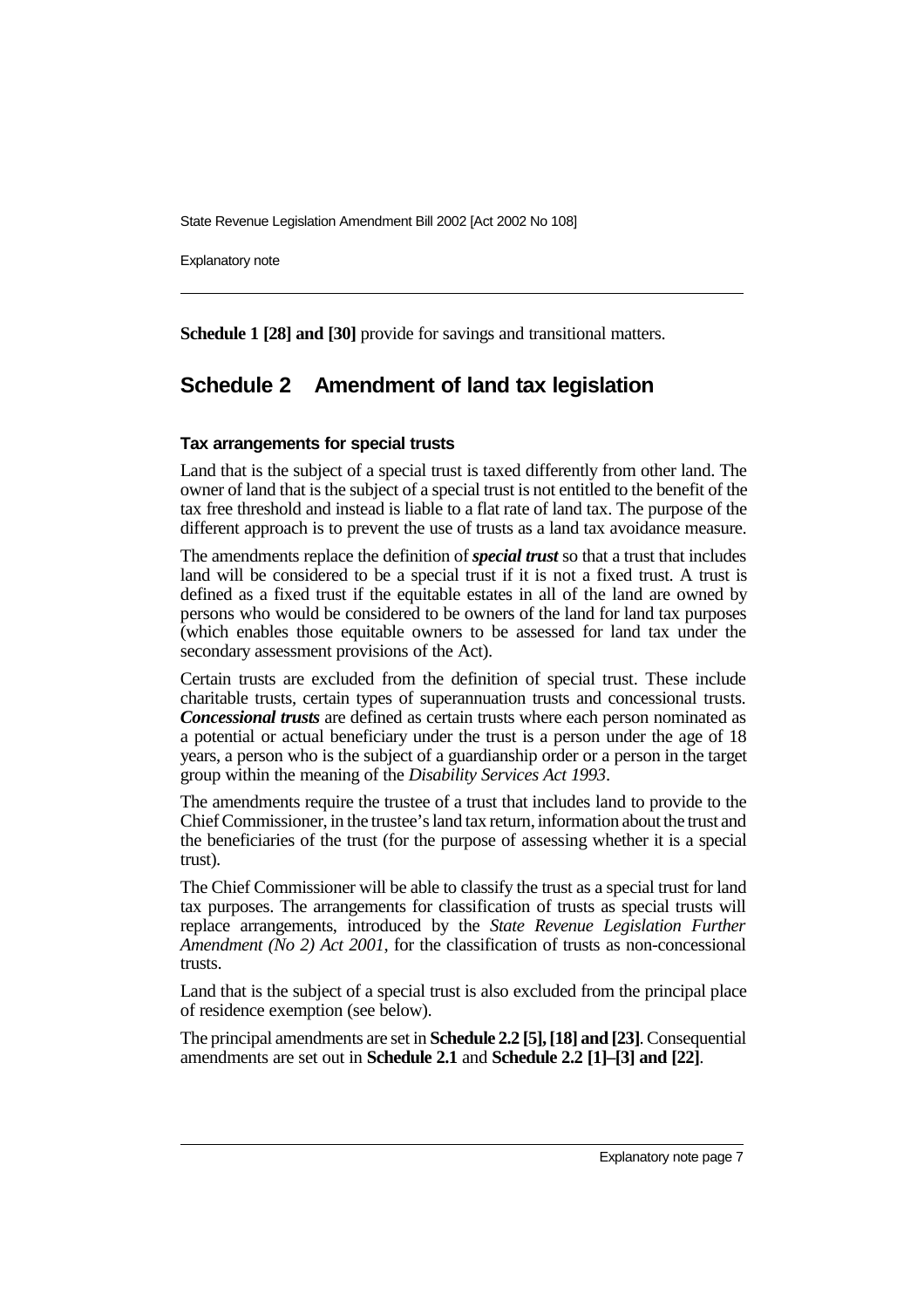Explanatory note

#### **Principal place of residence exemption**

At present, land that is occupied as the principal place of residence of the owner of the land is exempt from land tax in certain circumstances.

The amendments make further provision with respect to the principal place of residence exemption for the purpose of grouping together the various exceptions to that exemption. The amendments also:

- (a) make it clear that land that is the subject of a concessional trust may fall within the principal place of residence exemption, even if the trustee that owns the land is a company, if the person, or any of the persons, who use and occupy the land as the person's principal place of residence is a beneficiary under the trust, and
- (b) provide that land that is the subject of a special trust (as referred to above) does not fall within that exemption.

The principal amendment is set out in **Schedule 2.2 [15]**. Consequential amendments are set out in **Schedule 2.2 [10]–[14]**.

### **Functions of Valuer-General in respect of land tax**

At present, section 9C of the *Land Tax Management Act 1956* (*the Act*) provides that, for the purposes of assessing land tax, the land value of land on which a flat is situated is to be reduced by the "allowable proportion". Section 9C (2) provides that the allowable proportion is to be:

- (a) determined by a formula set out in the subsection if there is an "apportionment factor" entered in the Register of Land Values (under the *Valuation of Land Act 1916*) in respect of the land, or
- (b) if there is no such apportionment factor—the proportion specified in an application for reduction under section 9C as the fair and reasonable proportion of the land value of the land to be attributed to the flat.

However, section 9C (2) (c) provides that, if the Chief Commissioner of State Revenue is not satisfied as to the fairness and reasonableness of the proportion specified in such an application, the "allowable proportion" is to be the proportion that the floor area of the flat bears to the total floor area (including the floor area of the flat) of all the buildings on the land on which the flat is situated.

The proposed amendments enable the Chief Commissioner to request the Valuer-General to determine the reduced land value to be attributed, for the purposes of assessing land tax, to the flat concerned. The Valuer-General is required to comply with any such request. Provision is made for objections and appeals in relation to the reduced value so determined.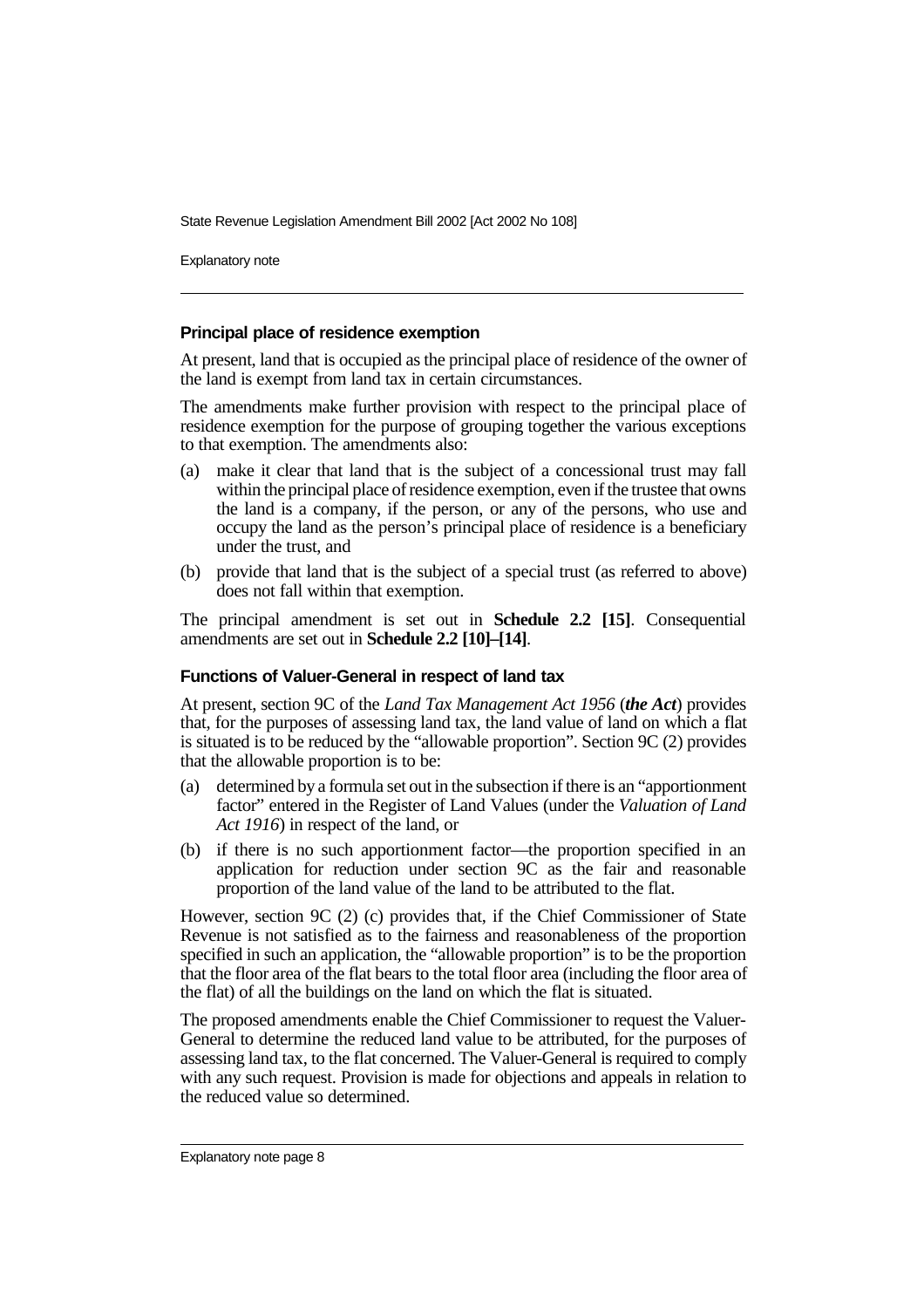Explanatory note

Section 10R of the Act makes provision similar to section 9C in respect of land partially used and occupied as a retirement village or a retirement village and a nursing home. That section is amended in a similar manner.

Similar amendments are also made to section 21C of the Act, which provides for liability for land tax in respect of land leased from the Crown.

See **Schedule 2.2 [8], [9], [16], [17] and [21]** and the consequential amendments set out in **Schedule 2.2 [6], [7], [19] and [20]**.

#### **Assessment of land jointly owned or held in partnership**

**Schedule 2.2 [25]** modifies the provisions of the *Land Tax Management Act 1956* relating to secondary assessment where jointly owned land is partly used for a residence for one of the joint owners and partly used for other purposes. The purpose of the change is to make it clear that joint owners are liable for tax, at the secondary level, on their separate interest in the value of the land, excluding the value of the flat. **Schedule 2.2 [24]** is a consequential amendment.

**Schedule 2.2 [26]** omits a provision of the *Land Tax Management Act 1956* that deems land separately owned by persons who are in partnership to be jointly owned by those partners for land tax assessment purposes.

### **Other amendments**

**Schedule 2.2 [27] and [28]** provide for savings and transitional matters.

**Schedule 2.2 [4]** also provides for the use of notes in the *Land Tax Management Act 1956*.

# **Schedule 3 Amendment of pay-roll tax legislation**

The amendments omit, for statute law revision purposes, redundant provisions of the *Pay-roll Tax Act 1971* and the *Pay-roll Tax Regulation 1998* relating to an account and fund that are no longer in operation.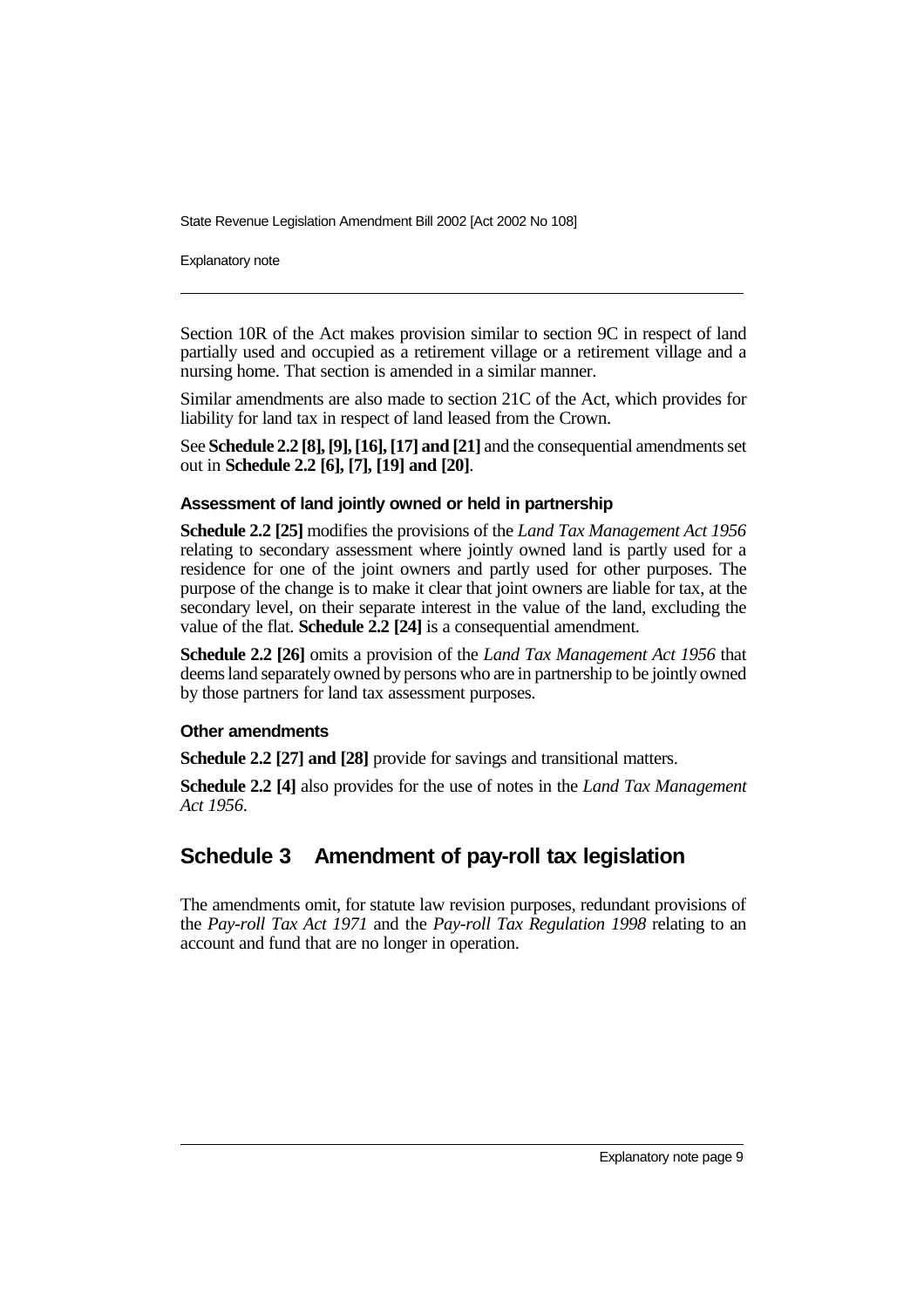Explanatory note

# **Schedule 4 Amendment of petroleum products subsidy legislation**

#### **Principal amendments to Act**

The *Petroleum Products Subsidy Act 1997* provides a scheme for the payment of subsidies to registered persons in respect of certain petroleum products that are sold or consumed by them. It is proposed to make a number of changes to that scheme.

The amendments remove the provision for consumers of petroleum products to be registered under the scheme. Subsidies will be payable only to persons who sell petroleum products by wholesale or retail. Those persons must be registered under the scheme.

The subsidy will be payable only in respect of the following sales of petroleum products:

- (a) a sale of petroleum products by retail by a zone retailer (a person who sells petroleum products by retail on premises within a zone in respect of which subsidies are payable), if the petroleum products are delivered into the running tank of a road vehicle at the premises of the zone retailer,
- (b) a sale of petroleum products by retail to a zone consumer (a person who consumes petroleum products in connection with a business or activity that is conducted on premises within a zone in respect of which subsidies are payable), if the petroleum products are delivered to the premises of the zone consumer and are consumed in the course of that business or activity.

The zones in respect of which subsidies are payable are currently defined in the regulations under the Act. They are located in the NSW-Queensland border area.

In general, a registered person who is a wholesaler of petroleum products will be able to claim a subsidy in respect of petroleum products sold by them, if the petroleum products are to be sold by retail by one of the methods referred to above. If the wholesaler is not entitled to claim the subsidy, it may be claimed by the retailer.

Sellers of subsidised petroleum products will be required in certain circumstances to give the purchaser a notice (in the form of an invoice) containing certain information about the sale, including that a subsidy has been claimed or is to be claimed in respect of the sale. If a subsidy has been claimed or is to be claimed by a registered person in respect of the petroleum products it will be an offence to sell or consume them otherwise than for the purposes in respect of which a subsidy is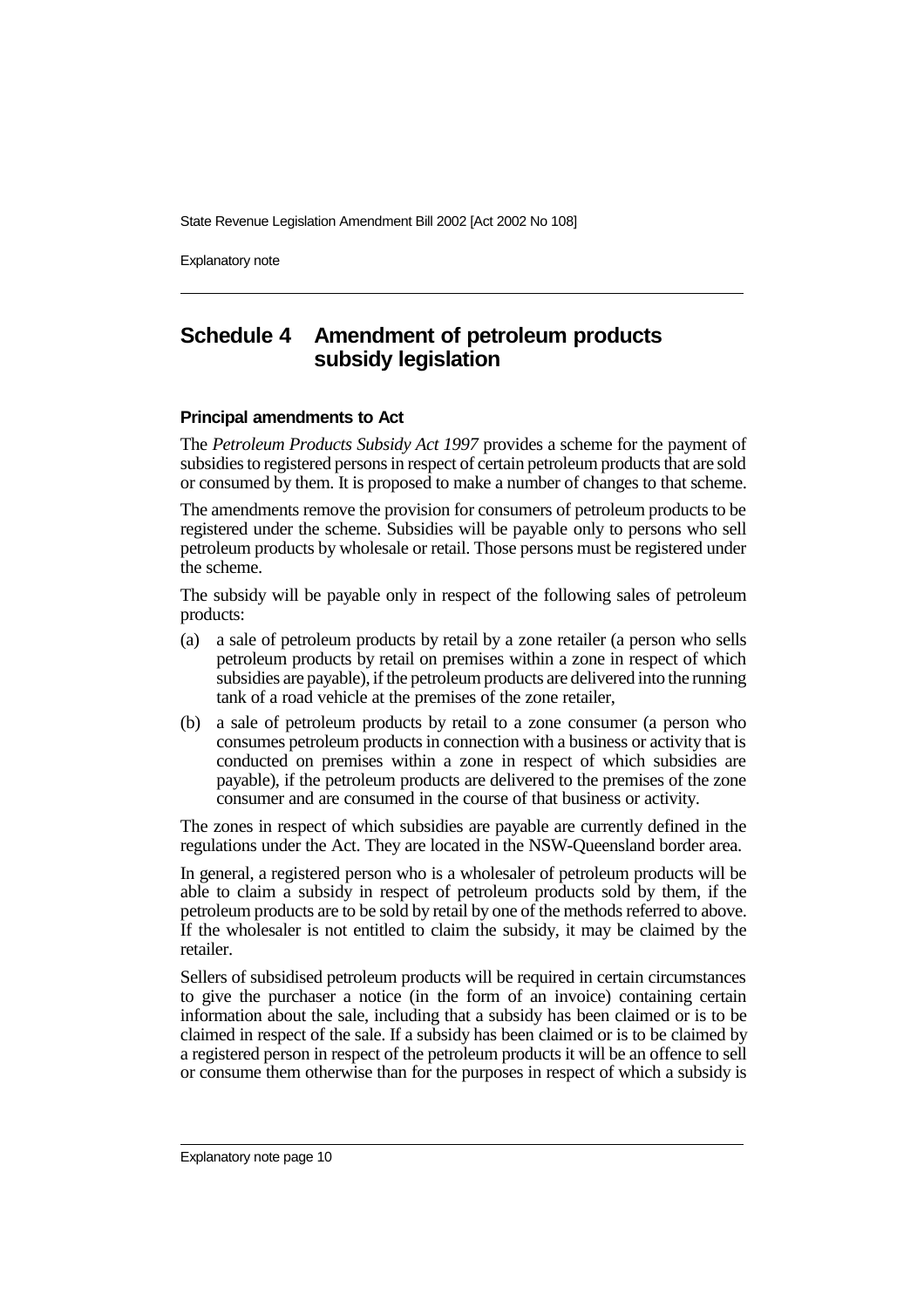Explanatory note

payable. The offence will not apply if the subsidy payable in respect of the petroleum products is repaid to the Chief Commissioner after the petroleum products are sold or consumed.

In addition, in the case of subsidised diesel fuel, the diesel fuel:

- (a) must be delivered, at the time of retail sale, into the running tank of a road vehicle, or
- (b) must be consumed for on-road purposes.

It will also be an offence for a person to falsely represent, in connection with a purchase of petroleum products from a registered person, that the person is a zone retailer or a zone consumer.

The principal amendments are set out in **Schedule 4.1 [1], [3], [5], [9], [10] and [19]**.

### **Other amendments to Act**

The amendments also:

- (a) transfer various provisions (relating to the maximum subsidy payable, the making of claims for subsidies and powers of investigation) from the *Petroleum Products Subsidy (1997 Act) Regulation 1999* to the Act, and
- (b) omit provisions that require the purchaser of subsidised petroleum products to refund a subsidy to the seller in certain circumstances, and
- (c) omit provisions that allow subsidy payments to be claimed and paid to another person on behalf of the registered person entitled to it, and
- (d) omit provisions that confer certain enforcement powers in connection with the transportation of petroleum products, and
- (e) allow the Chief Commissioner to require a person who has been registered under the Act on the Chief Commissioner's own motion to lodge an application for registration under the Act, and
- (f) require applications for registration to be made in a form approved by the Chief Commissioner, and
- (g) provide for the addition of notes to the Act, and
- (h) provide for savings and transitional matters, and
- (i) make other minor and consequential amendments.

See **Schedule 4.1 [2], [4], [6]–[8], [11]–[18], [20] and [21]**.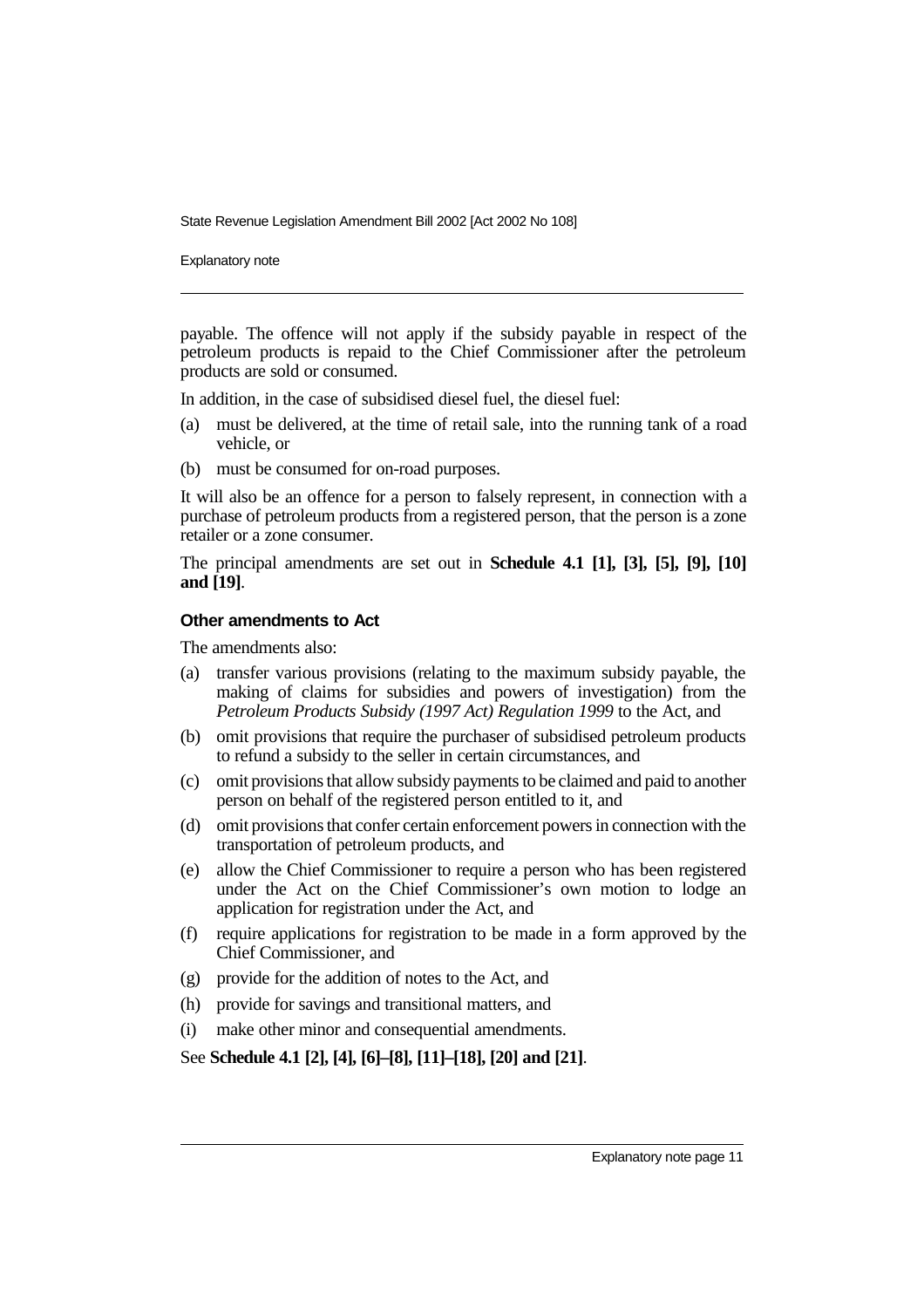Explanatory note

#### **Amendment of Petroleum Products Subsidy (1997 Act) Regulation 1999**

Amendments are made to the *Petroleum Products Subsidy (1997 Act) Regulation 1999* as a consequence of the amendments described above. In addition, provision is made for the keeping of records in connection with petroleum products that are sold or consumed by registered persons, zone retailers or zone consumers.

See **Schedule 4.2**.

# **Schedule 5 Amendment of Premium Property Tax Act 1998**

The amendments update a reference to a local government area for statute law revision purposes.

# **Schedule 6 Amendment of Stamp Duties Act 1920**

The amendments are consequential on the changes to mortgage duty provisions of the *Duties Act 1997* set out in **Schedule 1**. The amendments provide that the *Stamp Duties Act 1920* no longer applies in respect of advances made after the commencement of the changes if they are secured by a loan security, and provides for the making of savings and transitional regulations.

# **Schedule 7 Amendment of Taxation Administration Act 1996**

### **Investigations for the purposes of recognised revenue laws**

The amendments allow the Chief Commissioner to enter into agreements with the corresponding Commissioner of another jurisdiction under which:

- (a) the corresponding Commissioner is authorised to exercise the investigative and enforcement powers conferred on the Chief Commissioner and authorised officers by the *Taxation Administration Act 1996* for the purposes of a recognised revenue law in force in that jurisdiction, or
- (b) the Chief Commissioner is authorised to exercise those functions on behalf of the corresponding Commissioner for the purposes of such a recognised revenue law.